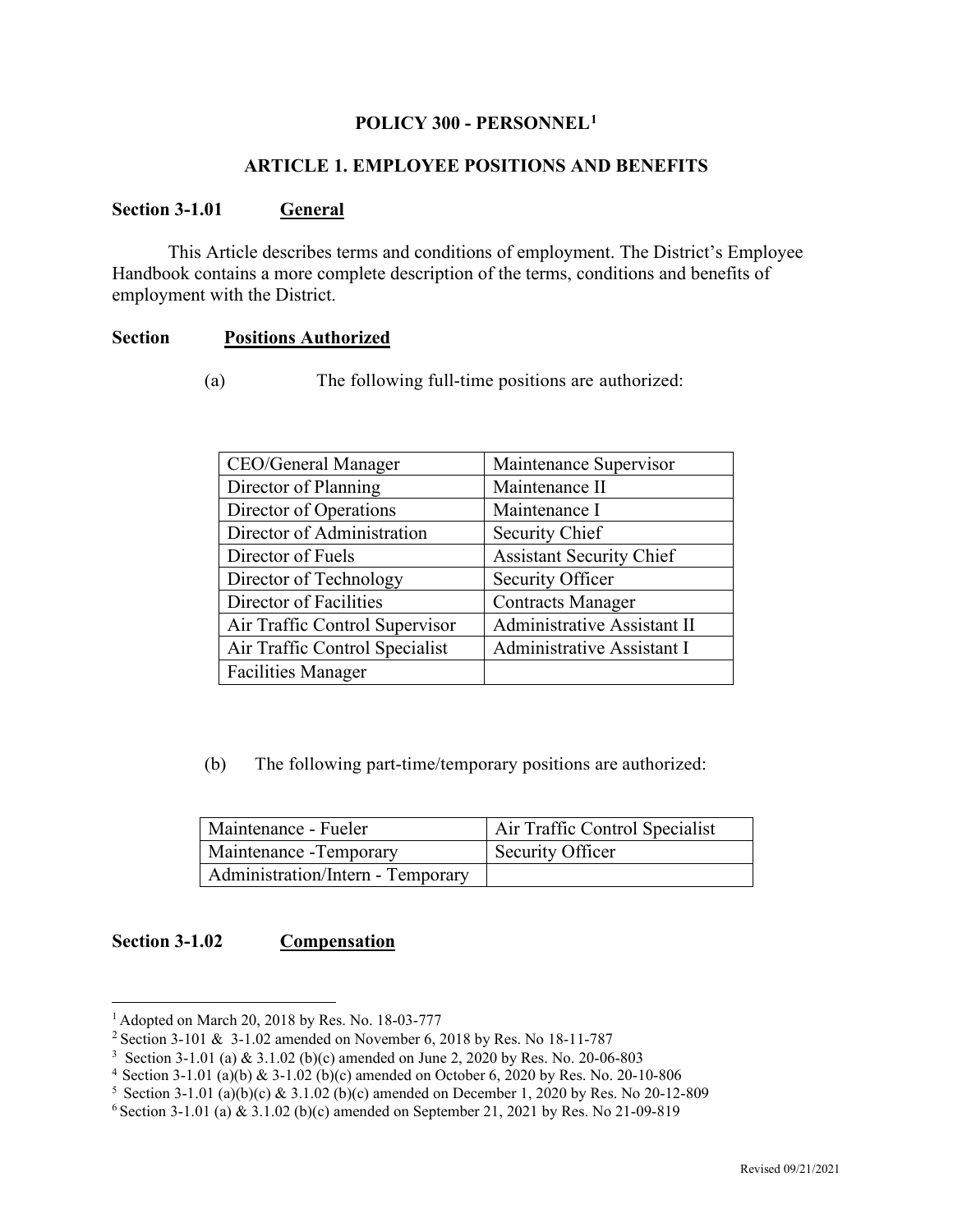- (a) Employees shall be paid biweekly on Fridays.
- (b) Monthly minimum and maximum salaries for full-time authorized positions are:

|                                 |                | <b>COMPENSATION</b> |
|---------------------------------|----------------|---------------------|
| <b>FULL TIME</b>                | <b>MINIMUM</b> | <b>MAXIMUM</b>      |
| CEO/General Manager             | 12,500         | 25,000              |
| Director of Planning            | 6,667          | 14,000              |
| Director of Operations          | 6,667          | 12,500              |
| Director of Administration      | 6,667          | 12,500              |
| Director of Fuels               | 6,667          | 12,500              |
| Director of Technology          | 6,667          | 12,500              |
| Director of Facilities          | 6,667          | 12,500              |
| Air Traffic Control Supervisor  | 5,200          | 8,000               |
| Air Traffic Control Specialist  | 5,000          | 7,000               |
| <b>Facilities Manager</b>       | 4,144          | 7,000               |
| Maintenance Supervisor          | 4,144          | 6,250               |
| Maintenance II                  | 3,471          | 6,000               |
| Maintenance I                   | 2,600          | 5,000               |
| Security Chief                  | 4,144          | 7,000               |
| <b>Assistant Security Chief</b> | 2,600          | 6,250               |
| Security Officer                | 2,600          | 5,000               |
| <b>Contracts Manager</b>        | 4,144          | 7,000               |
| Administrative Assistant II     | 4,144          | 6,000               |
| Administrative Assistant I      | 2,600          | 5,000               |

(c) Salaries for part-time employees are as follows:

| POSITION (Part-Time)              | <b>HOURLY RATE</b> |
|-----------------------------------|--------------------|
| POSITION (Part-Time)              | <b>HOURLY RATE</b> |
| Air Traffic Control Specialist    | $28.00 - 43.00$    |
| Security Officer                  | $15.00 - 20.00$    |
| Maintenance - Fueler              | $15.00 - 20.00$    |
| Maintenance – Temporary           | $15.00 - 20.00$    |
| Administrative - Temporary/Intern | $15.00 - 20.00$    |
|                                   |                    |

(d) Wages shall be paid according to State and Federal Law.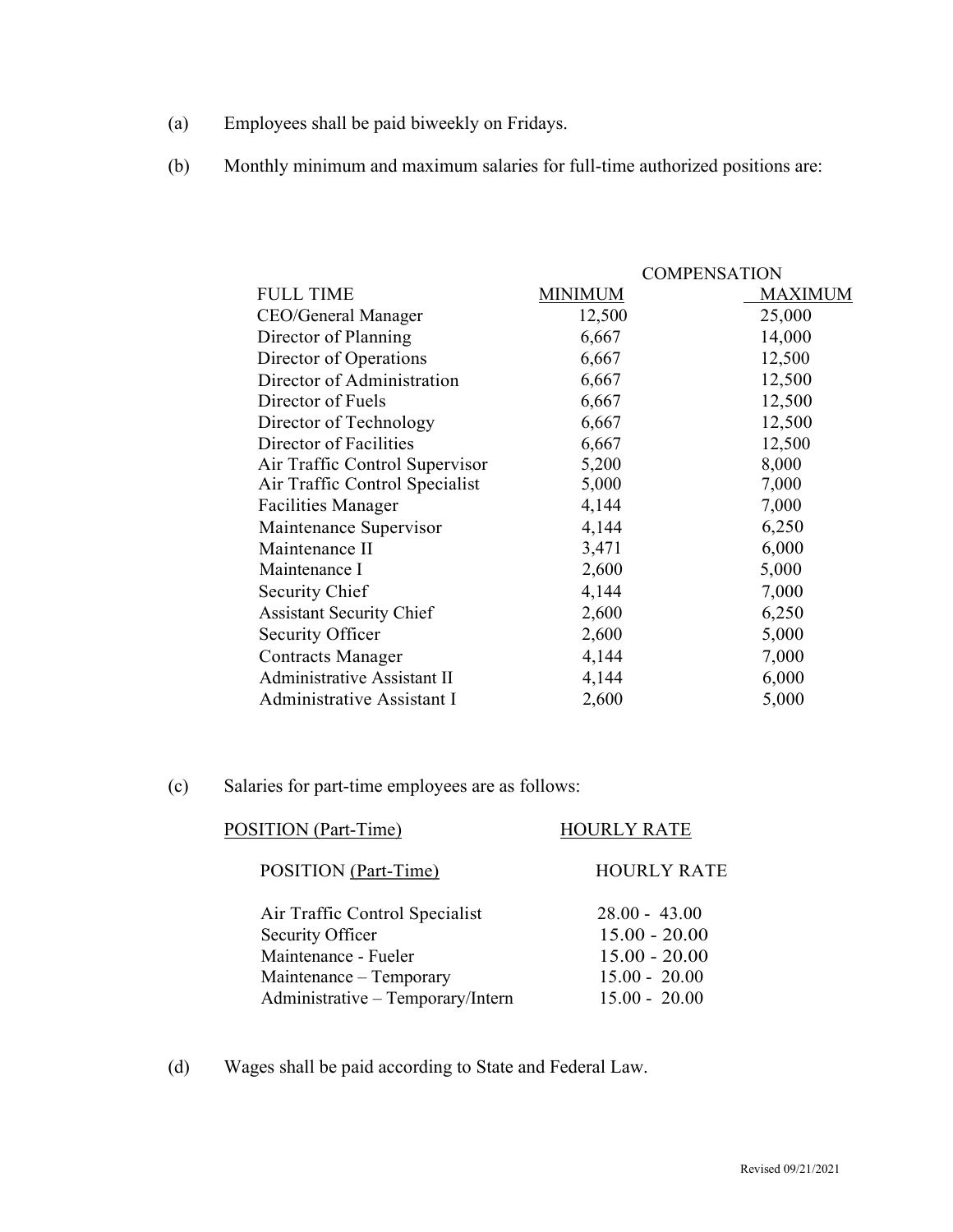# **Section 3-1.03 Change in Compensation**

(a) The General Manager may recommend compensation changes based on merit. The General Manager may increase the salary of an employee once annually by not more than 5% per month or \$100 per month, whichever is greater, as a reward for outstanding service. The General Manager shall notify the Board within twenty days after granting such a merit raise.

(b) The board may authorize changes in compensation based on cost-of-living.

# **Section 3-1.04 Benefits**

(a) **Vacation.** Persons employed by the District, other than temporary or part-time employees, are entitled to a paid vacation as specified in the Employee Handbook. Time off for vacation shall be scheduled with the General Manager so vacations will not conflict with the work schedule. An employee may use vacation benefits on consecutive or non-consecutive days with the supervisor's permission.

(b) **Sick Leave.** Employees shall receive sick leave in accordance with law as specified in the Employee Handbook.

(c) **Retirement and Disability.** The District is a member of the California Public Employees Retirement System, and provides retirement and permanent disability benefits in accordance with its CalPERS contract, as explained in greater detail in the Employee Handbook.

(d) **Health, Dental and Optical Plan.** Permanent, full-time officers and employees, including directors, and their dependents shall be eligible for membership in the District's group health plan, including medical, dental, optical, and audiology. The Employee Handbook shall specify the requirments and costs, if any, for employee participations in these benefits.

(e) **Life Insurance.** Permanent full-time employees receive the life insurance benefits of the District's health and accident insurance plan in an amount and form as from time to time established by the Board.

# **Section 3-1.05 Leave Without Pay**

An employee may request time off without pay in lieu of receiving any benefits provided. Such time off without pay may also be requested even though benefits as herein provided would not otherwise accrue. The supervisor and General Manager shall approve or disapprove the request in their sole discretion.

# **Section 3-1.06 Expenses**

(a) Officers or employees required to use personal vehicles on District business by action of the Board or the General Manager shall be reimbursed at the rate permitted by the IRS for reimbursement. Officers or employees shall file a claim for such reimbursement on a form established by the General Manager, not later than 30 days after the accrual of the claim.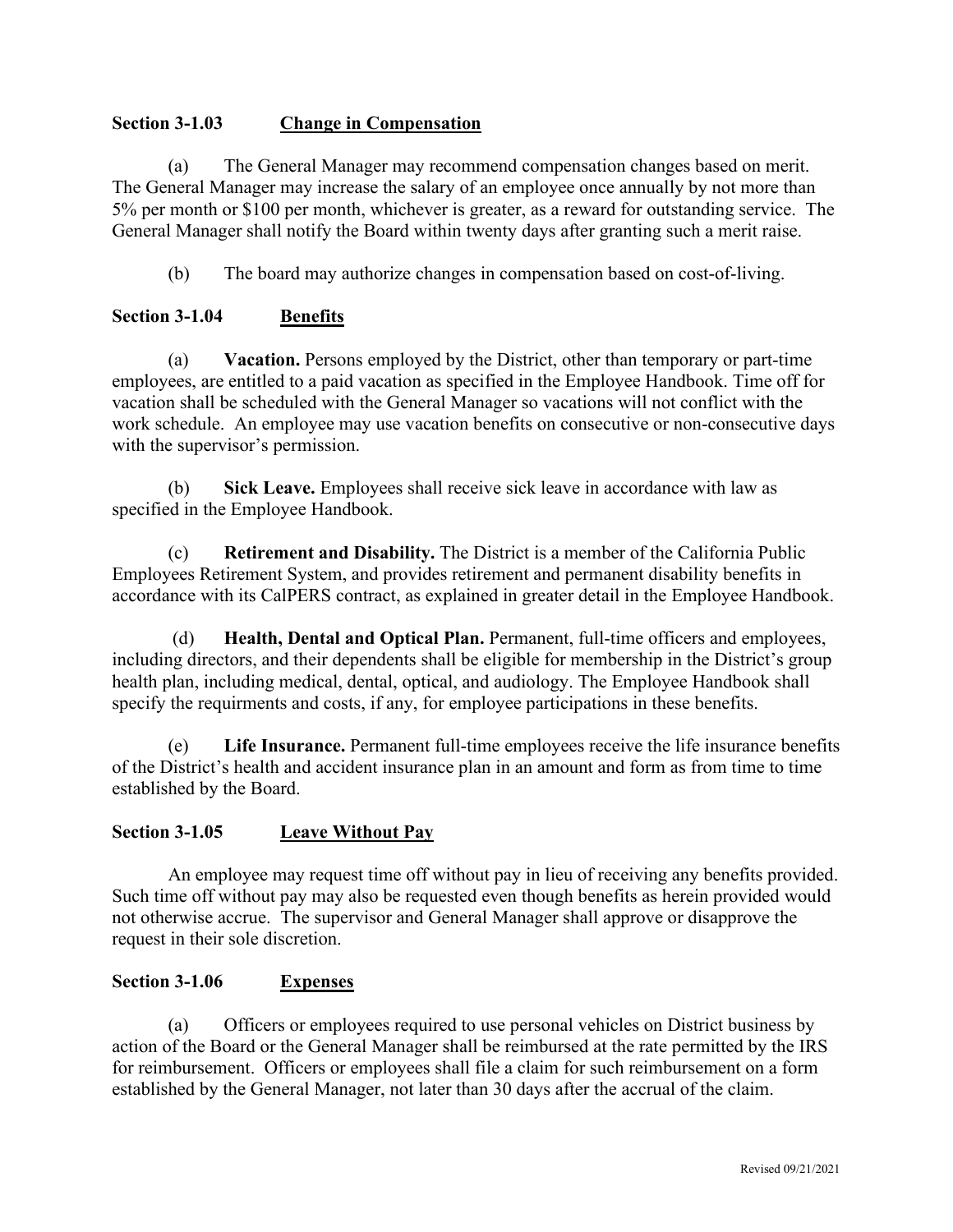# **Section 3-1.07 Probationary Periods**

Regular appointments, including promotional appointments, shall be for a probationary period of six months. During the probationary period, the employee may be removed without cause, and without the right of an appeal or hearing.

# **Section 3-1.08 Discrimination**

No person employed or seeking employment with the District, shall be employed, promoted, discharged, reduced, suspended or in any way favored or discriminated against because of political opinions or affiliation, race, color, creed, sex, age, national origin, physical or medical disability, or handicap.

# **Section 3-1.09 Nepotism**

Except as expressly provided herein, nepotism is prohibited. The District will not prohibit the employment of members of an immediate family in the same department or administrative unit, if the family member is not participating in making recommendations or decisions required by the job to affect the appointment, retention, work assignments, demotion, salary, or working conditions of another family member. For the purposes of this section, the term "immediate family" shall mean mother, mother-in-law, father, father-in-law, spouse, son, daughter, brother, sister, grandparent, grandchild, son-in-law, daughter-in-law, uncle or aunt.

#### **Section 3-1.10 Jury Duty**

Permanent, full-time employees shall be given a leave of absence for service on a petite jury. The employee shall be paid regular district salary during such jury service if the employee endorses jury fee, but not expense reimbursement, to the district.

# **ARTICLE 2. EMPLOYEE DISCIPLINE**

#### **Section 3-2.01 Discharge, Reduction and Suspension**

(a) Whenever the General Manager believes that it may be in the best interest of the District to discharge, reduce, or suspend an employee, the General Manager shall provide the employee with an unsigned written statement, setting forth the basis for such preliminary determination and invite the employee to present a statement contesting the facts alleged in the preliminary notice or the conclusions stated therein. The amount of time given to the employee to respond shall be determined on a case-by-case basis after giving due consideration to the length of the employee's service, the gravity of the charges, and the proposed action. No advance notice need be given to any employee when an emergency exists for such action.